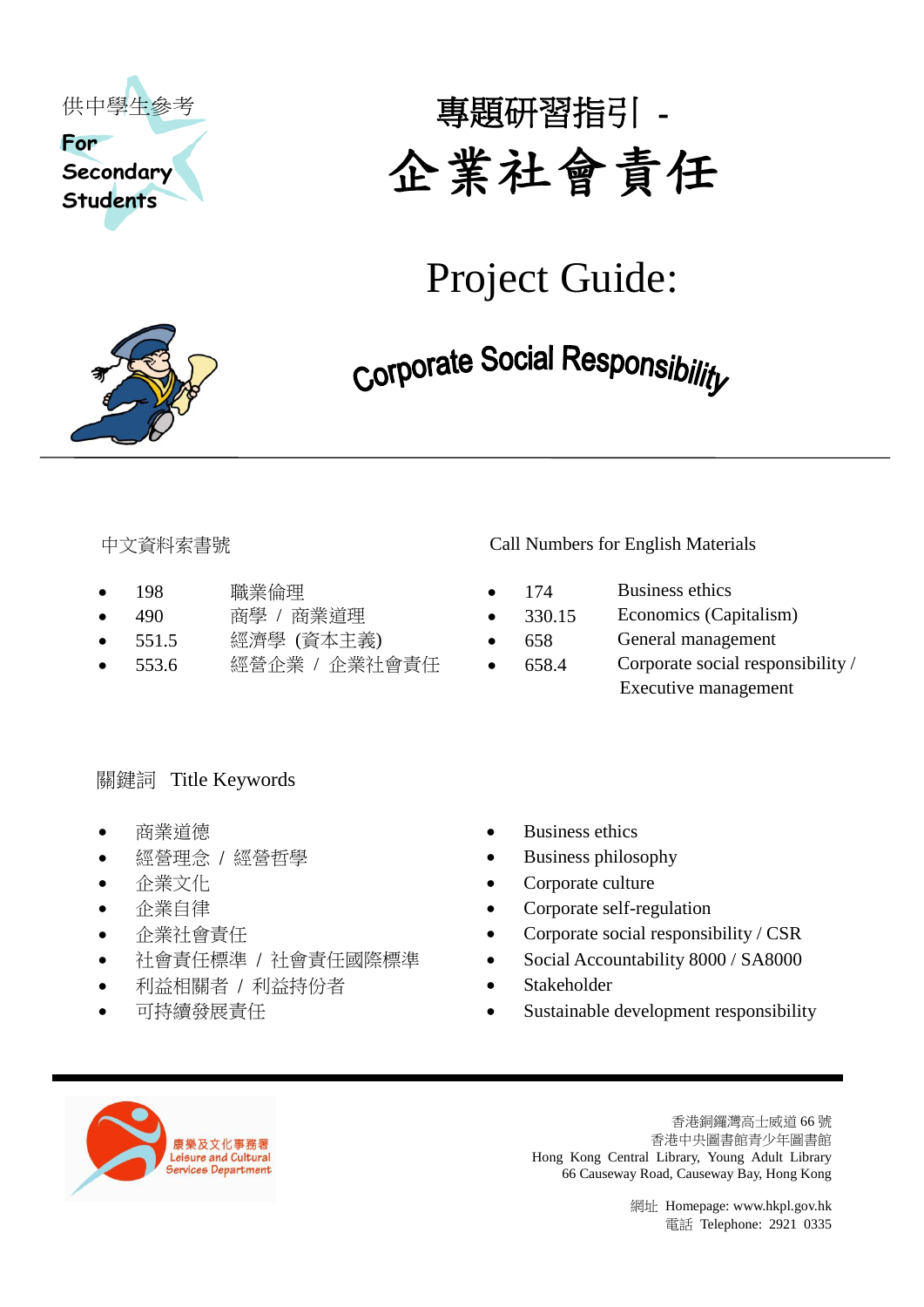## **1.** 書籍 **Books**

|    | 例子<br>Examples :                                                                                                                                                                         |                              |                |
|----|------------------------------------------------------------------------------------------------------------------------------------------------------------------------------------------|------------------------------|----------------|
|    | 名稱<br><b>Title</b>                                                                                                                                                                       | 索書號<br>Call No.              | 位置<br>Location |
|    | 企業社會責任在香港 = Corporate social responsibility in Hong Kong<br>莫國和 主編<br>香港: 青森文化, 2011.                                                                                                    | 553.609391<br>8338           | <b>ALE</b>     |
|    | 企業社會責任與中國市場經濟前景 : 公共管理的決策與作用 =<br>Corporate social responsibility and prospect of China's market<br>economy: decisions and roles of Chinese government.<br>張國慶 主編<br>北京 : 北京大學出版社, 2009. | 553.6092<br>8338             | <b>ALE</b>     |
|    | 從貪婪到慈悲: 啓動金字塔底層的商機 = Creative capitalism : a<br>conversation with Bill Gates, Warren Buffett and other economic<br>leader<br>麥克.金斯利 主編 ; 李芳齡 譯<br>台北市:天下雜誌股份有限公司, 2009.                  | 551.507<br>2841              | <b>ALE</b>     |
|    | <b>BANERJEE, Subhabrata Bobby</b><br>Corporate social responsibility : the good, the bad and the ugly.<br>Cheltenham, UK; Northampton, MA: Edward Elgar, c2007.                          | 658.408<br><b>BAN</b>        | <b>ALE</b>     |
|    | HAWKINS, David E.<br>Corporate social responsibility: balancing tomorrow's sustainability<br>and today's profitability.<br>New York: Palgrave Macmillan, 2006.                           | 658.4<br><b>HAW</b>          | <b>ALE</b>     |
|    | THE A to Z of corporate social responsibility.<br>Chichester, West Sussex, U.K.: Wiley, 2010.                                                                                            | 658.408<br><b>ATO</b>        | <b>ALE</b>     |
| 2. | 多媒體資料<br><b>Multi-Media Materials</b>                                                                                                                                                    |                              |                |
|    | 例子<br>Examples :                                                                                                                                                                         |                              |                |
|    | Business ethics and social responsibility [videorecording].<br>Sunrise, FL : D.E. Visuals, 2004.                                                                                         | 174<br><b>BUS</b><br>VS18804 | <b>MMIS</b>    |
| 3. | 雜誌<br><b>Magazines</b>                                                                                                                                                                   |                              |                |
|    | Examples :<br>例子                                                                                                                                                                         |                              |                |
|    | Business ethics quarterly : the journal of the Society for Business<br>Ethics.<br>Bowling Green, OH : The Society.                                                                       | 174<br><b>BUS</b>            | <b>CNP</b>     |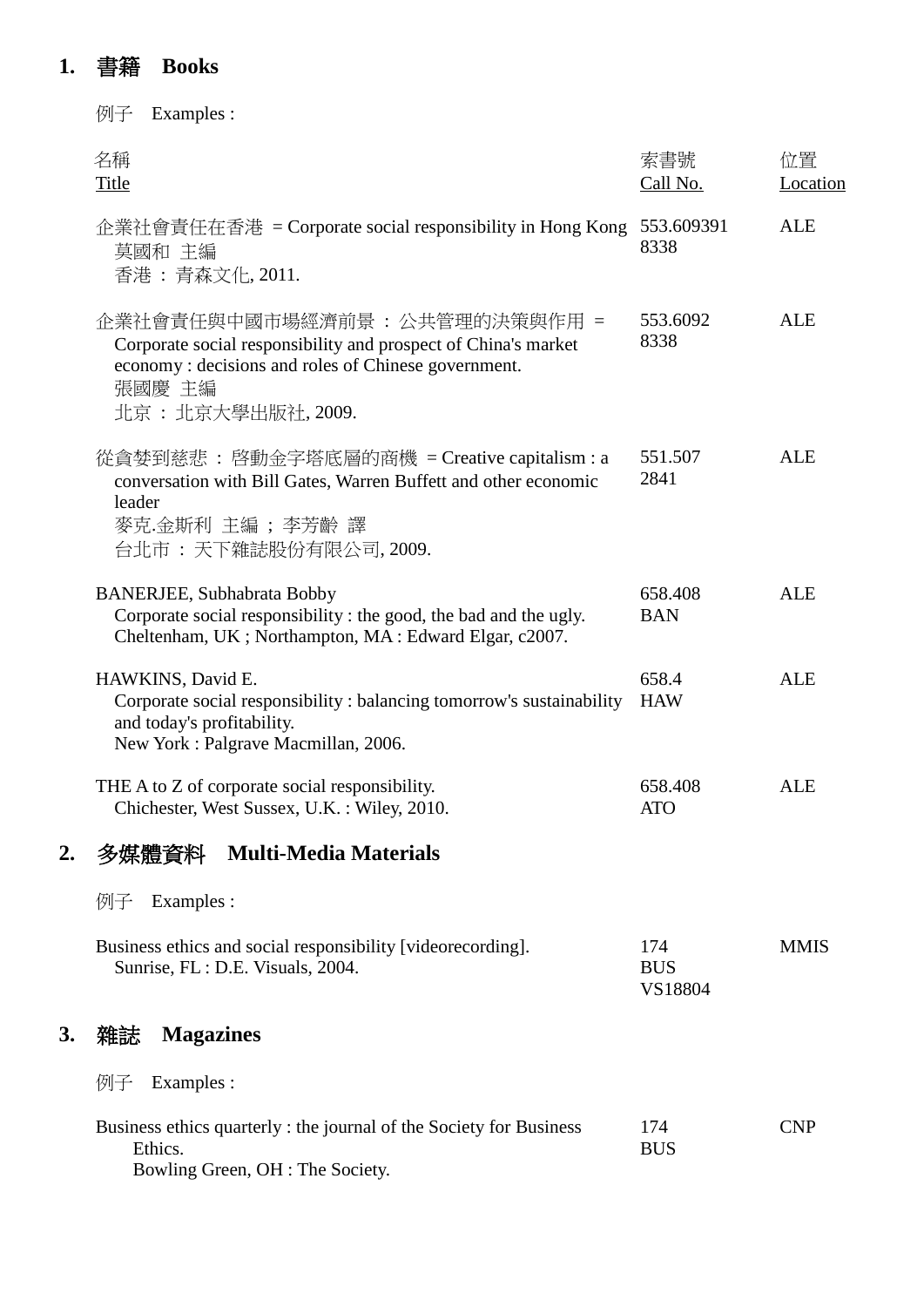#### **4.** 剪報 **Newspaper Clippings**(慧科電子剪報 **Wisenews**)

例子 Examples :

"良心經營 創造企業價值 金錢和良心,孰輕孰重?許多研究顯示,企業重視價值,財務成長更可 觀…"

2012-04-04, 經濟日報(臺灣)**,** B4, 經營管理,〈企業社會責任〉, 何秀玲

"何謂企業社會責任 — 確有需要?為何需要?" 2011-05-18, P21, 信報財經新聞, 時事評論, 大講堂, 王于漸

"道德客戶抬頭 企業履行 CSR 贏單" 2011-05-03, 香港經濟日報, A42, Management, 梁巧恩

#### **5.** 線上資料庫 **Online Databases**

#### 資料庫: 中國期刊全文數據庫

例子:

"論企業的社會責任" 商業文化(上半月), Business Culture, 2011 年 06 期

"企業社會責任、利益相關者關系與投資回報" 學術論壇, Academic Forum, 2011 年 03 期

#### 資料庫: 《人民日報》資料庫, **People's Daily Database**

例子:

"企業社會責任缺失問題較嚴重" 2011.05.27 第 10 版 〔版名:經濟〕 作者:崔鵬

"構建和諧消費環境 履行企業社會責任" 2009.12.25 第 18 版 〔版名:特刊〕 作者:鄭益

#### **Database**: **OmniFile Full Text Mega**

#### Examples:

- "Corporate social responsibility as an organizational attractiveness for prospective public relations practitioners" Kim, Soo-Yeon; Park, Hyojung, Journal of Business Ethics. V. 103, Issue 4 (Nov 2011) p. 639-653
- **"**Corporate social responsibility as a dynamic internal organizational process: a case study" Bolton, Sharon; Kim, Rebecca; O'Gorman, Kevin, Journal of Business Ethics. V. 101, No. 1 (June 15 2011), p. 61-74